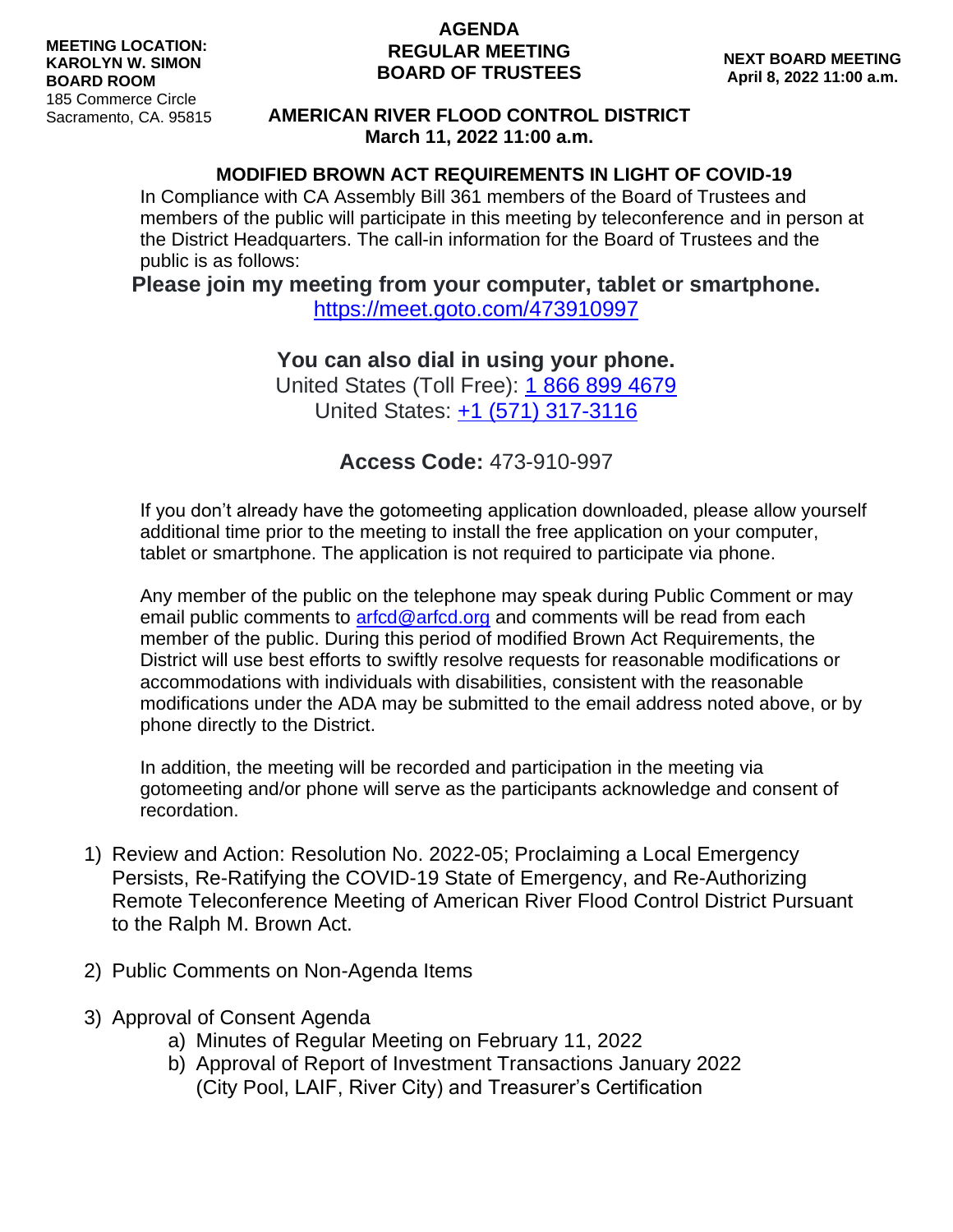- c) District Financial Reports: Statement of Operations (February 2022) and Cash Flow Report
- d) Correspondence: None
- 4) Review and Action: Accounts Payable and General Fund Expenses (February 2022)
- 5) Review and Action: District Election 2022
	- a) Memorandum of Understanding (MOU) with Sacramento County Elections
	- b) Resolution 2022-06: Calling General Election
- 6) Review and Action: Resolution No. 2022-07; Adopting the Sacramento County Local Hazard Mitigation Plan Update
- 7) Review and Action: Proposals for District Transition to By-District Elections
	- a) Redistricting Insights
	- b) SCI Consulting Group
- 8) Review and Action: Lathrop Way Encampments Cleanup Assistance
- 9) Review and Action: Endorsement of CA Central Valley Flood Board Permit Applicant: Rich Guy Description: Waterside Home Improvements at 5700 Coda Lane, Carmichael

(Matters included in the staff reports are primarily intended to provide information to the Board of Trustees. Nonetheless, the Board of Trustees reserves the ability to take action or direct the staff to take action on any of these matters without additional notice to the public.)

- 10) Administrative Staff Reports:
	- a) General Manager Tim Kerr
		- General Manager's February Meeting Summary
		- Water Resources Development Act 2022
		- Hydrologic Conditions
		- Next Board Meeting April 8, 2022
	- b) Legal Counsel Rebecca Smith
	- c) Office Manager Malane Chapman
		- Form 700
- 11) Operations and Maintenance Staff Reports:
	- a) Superintendent Ross Kawamura
		- Crew Activities